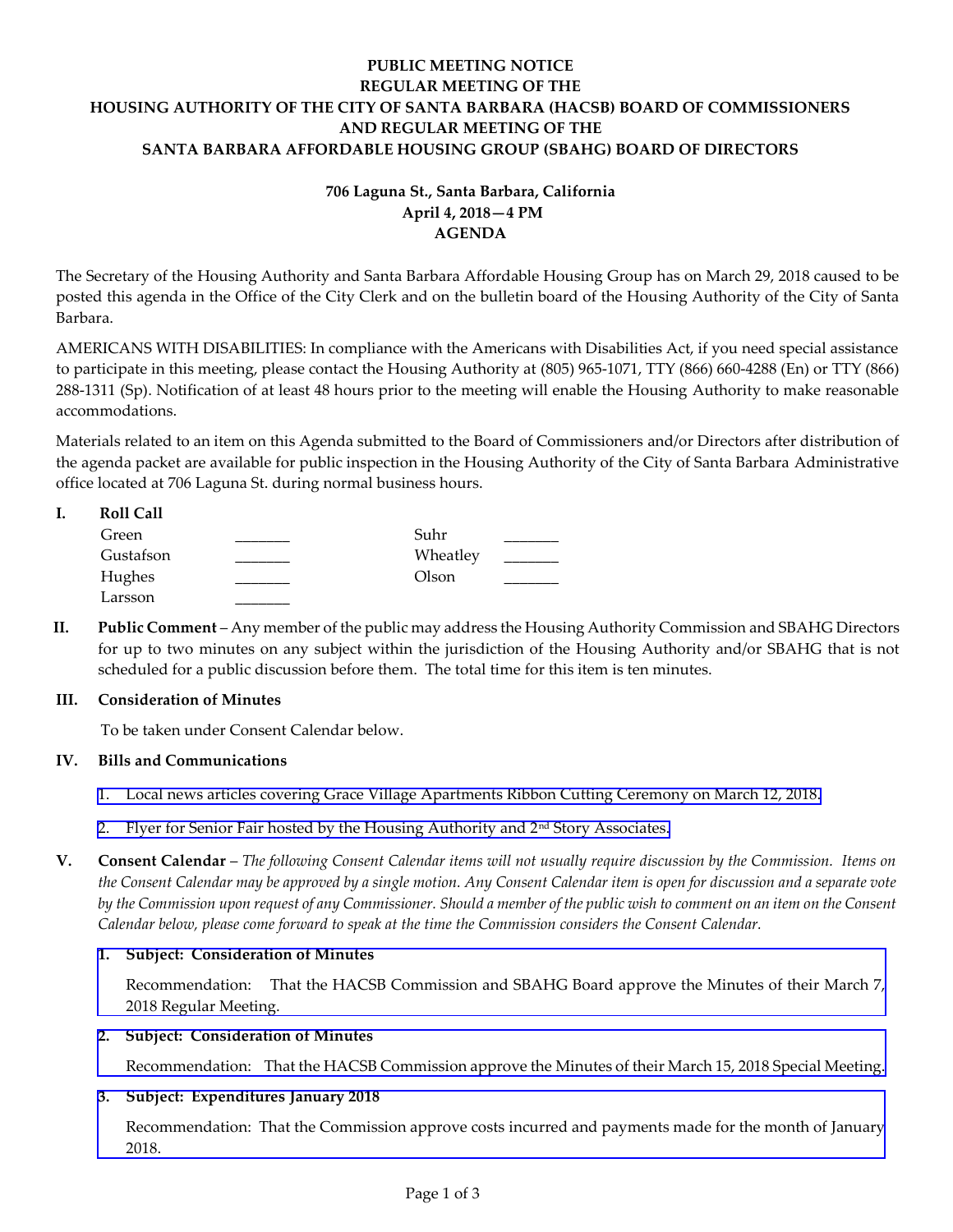## **4. Subject: Expenditures February 2018**

[Recommendation: That the Commission approve costs incurred and payments made for the month of February](http://hacsb.org/download/meetings_2018/items/04_april/Item_V_4_2018_04_04.pdf)  2018.

## **VI. Report of Executive Director**

## **1. Subject: Presentation by Matthew Fienup**

Recommendation: That the Commission receive a presentation by Matthew Fienup, Executive Director of the Center for Economic Research and Forecasting at California Lutheran University, regarding the growing need for affordable housing for low to middle households. This presentation is provided for information only. No action necessary.

## **2. [Subject: Appropriation of \\$14,000 to the Housing Authority Scholarship Fund administered by the](http://hacsb.org/download/meetings_2018/items/04_april/Item_VI_2_2018_04_04.pdf)  Scholarship Foundation of Santa Barbara**

Recommendation: That the Commission authorize the appropriation of \$14,000 from the Authority's Non-HUD program to replenish the Housing Authority Scholarship Fund administered by the Scholarship Foundation of Santa Barbara and, if approved, direct the Housing Authority's Executive Director to execute payment to the Foundation in said amount.

#### **3. Subject: Update on Grace Village Apartments Development**

Recommendation: That the Commission receive an oral report on the status of the Grace Village development.

## **[4. Subject: Update on Housing Assistance Payment Contracts with Continuum of Care Grant Providers and](http://hacsb.org/download/meetings_2018/items/04_april/Item_VI_4_2018_04_04.pdf)  the Coordinated Entry System**

Recommendation: That the Commission receive a report on the renewal and execution of Housing Assistance Payment contracts with Continuum of Care program grant sub-recipients. This report is for information only. No action is necessary.

#### **5. Subject: Adoption of Exception Payment Standards**

[Recommendation: That the Commission receive a report and approve the recommended Exception Payment](http://hacsb.org/download/meetings_2018/items/04_april/Item_VI_5_2018_04_04.pdf)  Standards based upon HUD's published revised Fair Market Rents for Santa Barbara County effective May 1, 2018.

## **6. Subject: 2018 Pacific Southwest Regional Council NAHRO Conference**

[Recommendation: That the Commission authorize Rob Fredericks, six additional staff members and an](http://hacsb.org/download/meetings_2018/items/04_april/Item_VI_6_2018_04_04.pdf)  additional number of Commissioners as deemed appropriate, to attend the Pacific Southwest Regional Council of the National Association of Housing and Redevelopment Officials (NAHRO) 2018 Training Conference to be held in Sacramento, California, May 21-24, 2018.

## **VII. Treasurer's Report** – None

- **VIII. Committee Reports**  None
- **IX. Unfinished Business**  None

## **X. New Business**

## **[1. Subject: Destruction of Records for the Finance, Housing Management, and Resident Services Departments](http://hacsb.org/download/meetings_2018/items/04_april/Item_X_1_2018_04_04.pdf)**

 Recommendation: That the Commission adopt a resolution authorizing the destruction of certain records held by the Finance, Housing Management, and Resident Services Departments.

## **2. Subject: SBAHG's Purchase of Real Property known as Garden Court Located at 1116 De La Vina Street and Purchase Funding from both SBAHG and the Housing Authority necessary to complete the Transaction**

Recommendation: That the SBAHG Board of Directors adopt a resolution approving (1) SBAHG's purchase of the property at a price not to exceed \$12,200,000 plus closing costs; (2) agreement to temporarily fund up to \$4.8 [million for such purpose, it being intended that, within 180 days from closing, new permanent financing will](http://hacsb.org/download/meetings_2018/items/04_april/Item_X_2_2018_04_04.pdf)  be put in place from a third party lender to repay the \$4.8 million to SBAHG; and (3) a determination that the